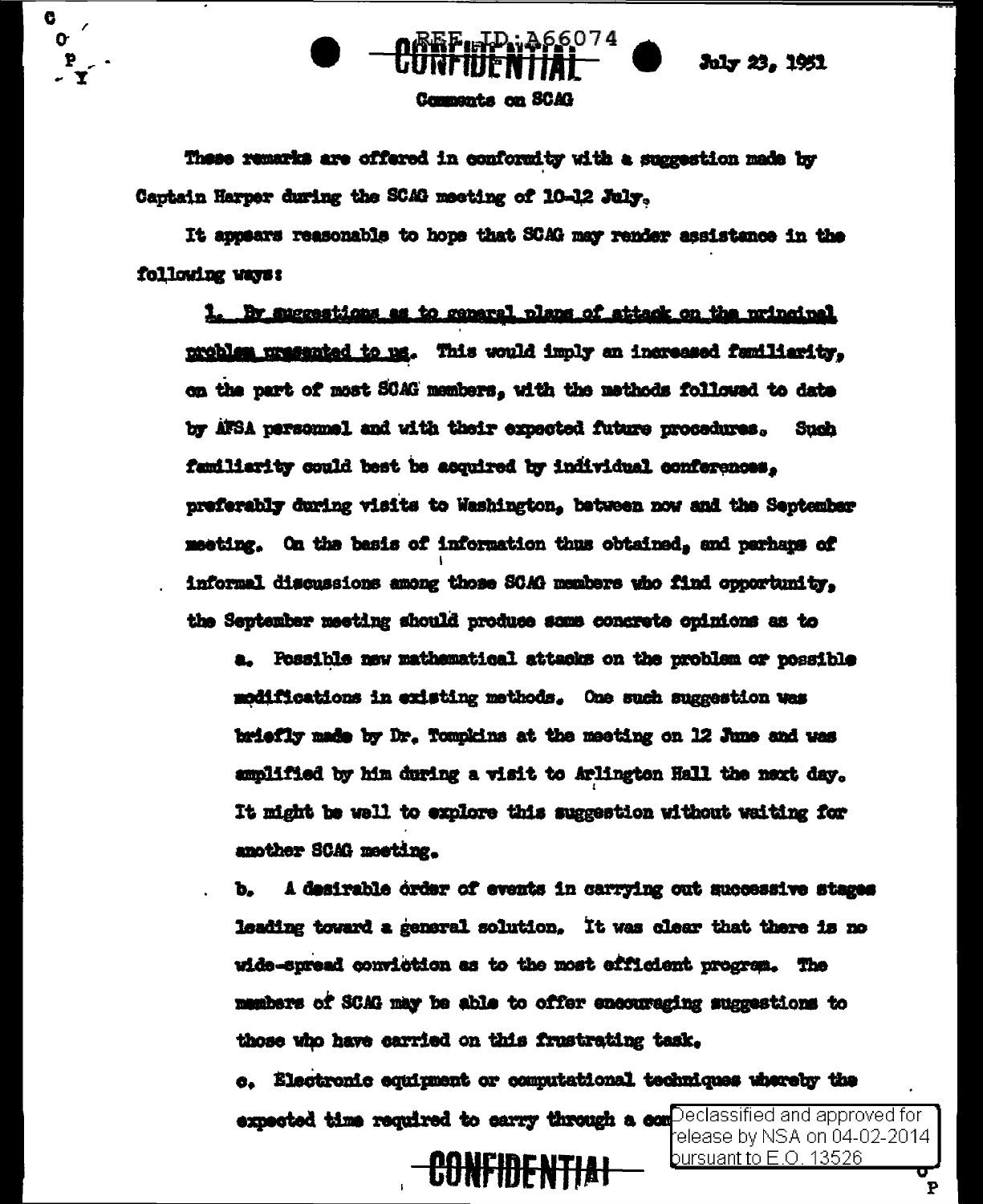Comments on SCAG

v  $\mathbf{o}$ 

 $\mathbf{p}$ 

,у

can be significantly shortened.

2. By advising members of the related RDB Panel (on Security Communications Equinment), who are also members of SCAG, regarding matters of concern to the Panel. For the writer, as a Panel mamber. the SCAR meetings have thus far shed considerable light on the urgency certain types of equipment and on relative priorities attached оŤ to various parts of the AFSA program.

 $\cdot$  REF ID: A66074

CONFIDENTIAL

3. Possibly by succesting additional personnel for SCAG, though the writer believes this should be done sparingly. Even in the critically important field of probability and statistics. it appears doubtful that a specialist should be added at present, unless one could be found with an unusual peopleth of view and depth of training in mathematics as well as applied statistics. There is an excellent supply of talent in this area, as well as in other essential mathematical fields. among the AFSA personnel. Furthermore, some members of SCAG are familiar with the most relevant statistical techniques, an appreciation for which seems to depend rather on an understanding of the particular problems at stake than on being expert in other forms of statistical endeavor. If the rest of the group should, however, feel the need for a new SCAG member in this area, the names of Fred Mosteller (Harvard) and S. S. Wilks (Princeton) might be considered.

4. Possibly by direct and spacific contributions to the electronic and mathematical problems of AFSA. This clearly depends on some bright ideas occurring to SCAG members; a possibility which would be enhanced

<del>CONFIDENTIAL</del>



-2-